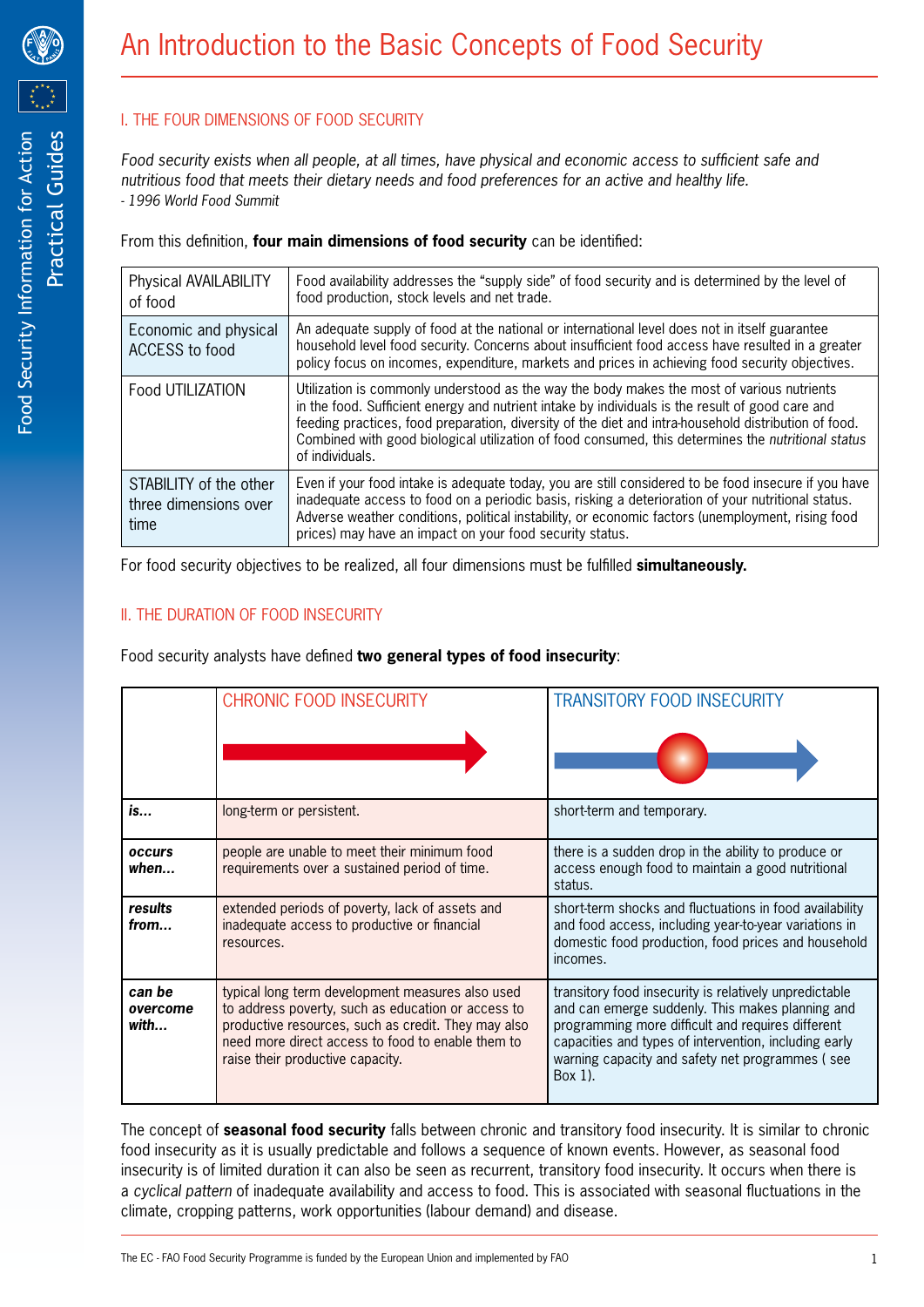

#### Box 1. **What are Safety Nets?**

Measures to enhance direct access to food are more likely to be beneficial if these are embedded in more general social safety net programmes. Safety nets include income transfers for those chronically unable to work—because of age or handicaps—and for those temporarily affected by natural disasters or economic recession.

Options include:

• *Targeted direct feeding programmes*. These include school meals; feeding of expectant and nursing mothers as well as children under five through primary health centres, soup kitchens and special canteens.

• *Food-for-work programmes.* Food-for-work programmes provide support to households while developing useful infrastructure such as small-scale irrigation, rural roads, buildings for rural health centres and schools.

• *Income-transfer programmes.* These can be in cash or in kind, including food stamps, subsidized rations and other targeted measures for poor households.

**Stamoulis, K.** and **Zezza, A**. 2003. A Conceptual Framework for National Agricultural, Rural Development, and Food Security Strategies and Policies. ESA Working Paper No. 03-17, November 2003. Agricultural and Development Economics Division, FAO, Rome. www. fao.org/documents/show\_cdr.asp?url\_file=/docrep/007/ae050e/ ae050e00.htm

## III. THE SEVERITY OF FOOD INSECURITY

When analyzing food insecurity, it is not enough to know the duration of the problem that people are experiencing, but also how intense or severe the impact of the identified problem is on the overall food security and nutrition status. This knowledge will influence the nature, extent and urgency of the assistance needed by affected population groups.

Different 'scales' or 'phases' to 'grade' or 'classify' food security have been developed by food security analysts using different indicators and cut-off points or 'benchmarks'. Examples include:

## **Measuring the Severity of Undernourishment**

The measure for hunger compiled by FAO, defined as **undernourishment**, refers to the **proportion** of the population whose dietary energy consumption is less than a pre-determined threshold. This threshold is country specific and is measured in terms of the number of kilocalories required to conduct sedentary or light activities. The undernourished are also referred to as suffering from **food deprivation**.

The **severity** of undernourishment indicates, for the food deprived, the extent to which dietary energy consumption falls below the pre-determined threshold.

## **The Integrated Food Security Phase Classification (IPC)**

The IPC is a classification system for food security crises based on a range of livelihood needs:

| <b>IPC Phase Classification</b>      | <b>Indicators</b>                                                                                                                                                                      |
|--------------------------------------|----------------------------------------------------------------------------------------------------------------------------------------------------------------------------------------|
| Generally food secure                | - Crude Mortality Rate<br>- Malnutrition prevalence<br>- Food Access/ Availability<br>- Dietary Diversity<br>- Water Access/Availability<br>- Coping strategies<br>- Livelihood Assets |
| Chronically food insecure            |                                                                                                                                                                                        |
| Acute food and livelihood<br>crisis  |                                                                                                                                                                                        |
| Humanitarian emergency               |                                                                                                                                                                                        |
| Famine / humanitarian<br>catastrophe |                                                                                                                                                                                        |

See www.ipcinfo.org for more information

## IV. VULNERABILITY

The dynamic nature of food security is implicit when we talk about people who are vulnerable to experiencing food insecurity in the future. Vulnerability is defined in terms of the following three critical dimensions:

- 1. vulnerability to an *outcome*;
- 2. from a variety of *risk factors*;
- 3. because of an *inability to manage those risks*.

Indeed, a person can be vulnerable to hunger even if he or she is not actually hungry at a given point in time. Vulnerability analysis suggests **two main intervention options**:

- 1. Reduce the *degree of exposure* to the hazard;
- 2. Increase the ability to *cope*.

By accounting for vulnerability, food security policies and programs broaden their efforts from addressing current constraints to food consumption, to include actions that also **address future threats to food security.**

### Box 2. **Analyzing the Risk of Becoming Food Insecure**

For example, we may be interested in analyzing the risk of becoming food insecure as a result of a flood.

If a household lives outside a flood plain then the exposure to flooding is low and therefore the risk of a flood causing the household to become food insecure is